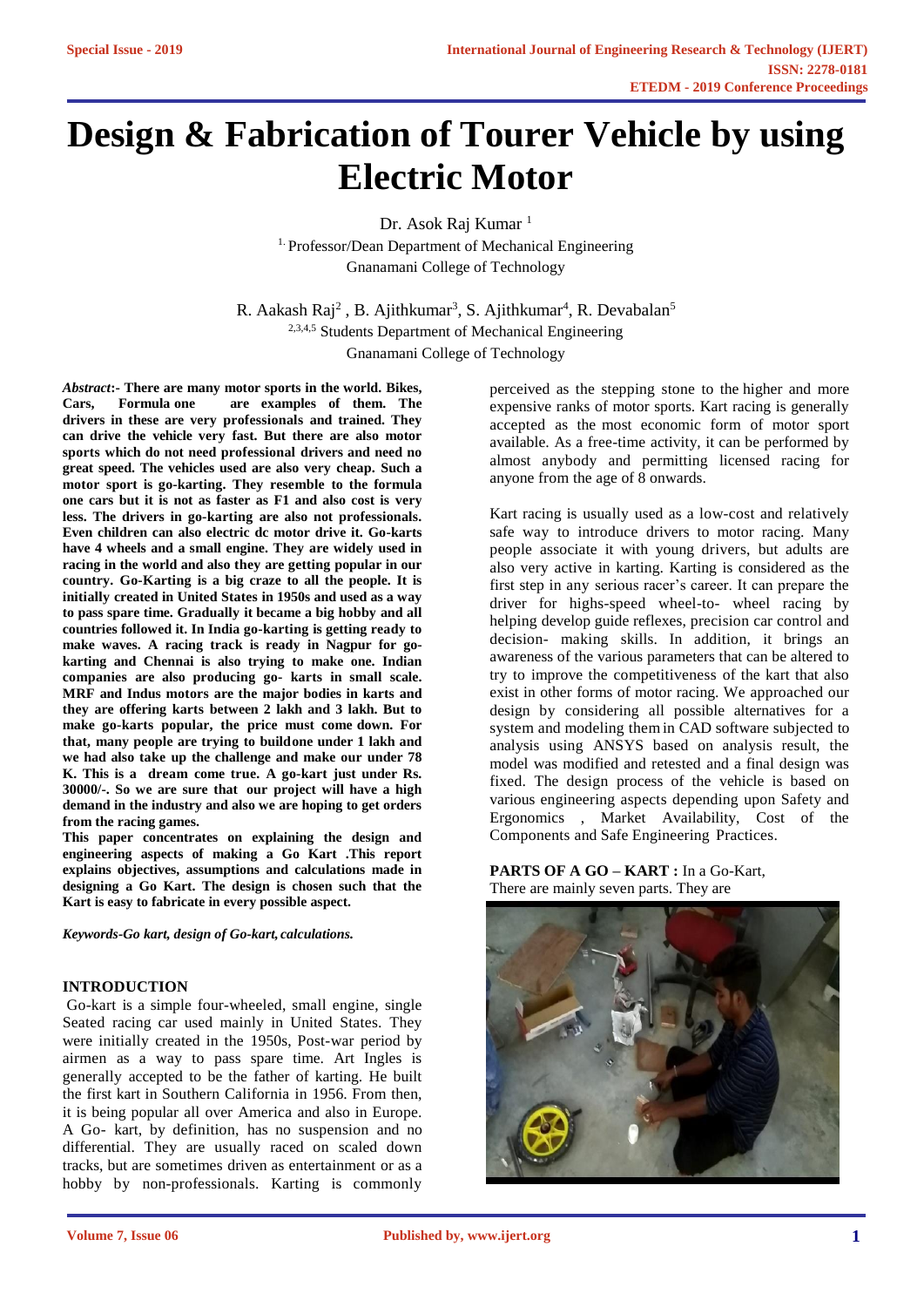| Chassis, 2 .Engine,         | Steering.  |
|-----------------------------|------------|
| 4. Transmission 5. Tiers 6. | Brake, and |
| 7. Electric Starter.        |            |

### SYSTEMS USED IN A GO – KART:

Like every automobile, go-karts also have various systems. Mainly there are 4 systems



in this kart. Fuel system ,Ignition system, Lubrication system and Coolin



#### GO-KARTS IN INDIA

Home of go-karts in India. Many people take part in the racing and is getting popular. Go-karts emerged in India in 2003 from MRF, which has a 250cc two-stroke engine, which produce 15 bhp of power, which costs around 3 lakh. Indus motors are also offering Go-karts for 1 lakh to 3 lakh. There are racing tracks in Nagpur for go-karting, which is known as the home of go-karts in India. Many people take part in the racing

## OUR WORK HAS BEEN DIVIDED INTO FOLLOWING GROUPS.

- **Design**
- **Engine and**
- **Transmission**
- **Steering**
- **Brakes**

First of all, the chassis is constructed. The"A"pvc pipe is taken as per dimensions and bends in required places using bending machine. Then the pipes are poonded rigid

#### BRAKING SYSTEM

The braking system controlled by speed braking force to completely lock the wheels at the end of a specified acceleration run, it also proved to be cost effective. The braking system was designed by determining parameters necessary to produce a given deceleration, and comparing to the deceleration that a known braking system would produce.

Considerations for braking system based on type of dc motors use for driving.

# DIMENSIONAL SPECIFICATIONS

Round tube of dimension  $= 24$ mm OD Thickness  $= 2$ mm Round hollow tubes are light in weight are used. The fabrication is done on drilling bonding and shaping work.



## STEERING SYSTEM

Mechanical arrangement is planned to be used this type of steering system was selected because of its simple working mechanism and a steering ratio of 1:1 so to simple we have used .We are replacing hollow tubular shaft with hollow rectangular shaft. The purposes of this replacement are, for the same length of tubular shaft, PVC weighs the same, for visual improvement, for better mounting ability, and the main thing is, it is found that hollow round shaft has more bending stress than the tubular shaft

.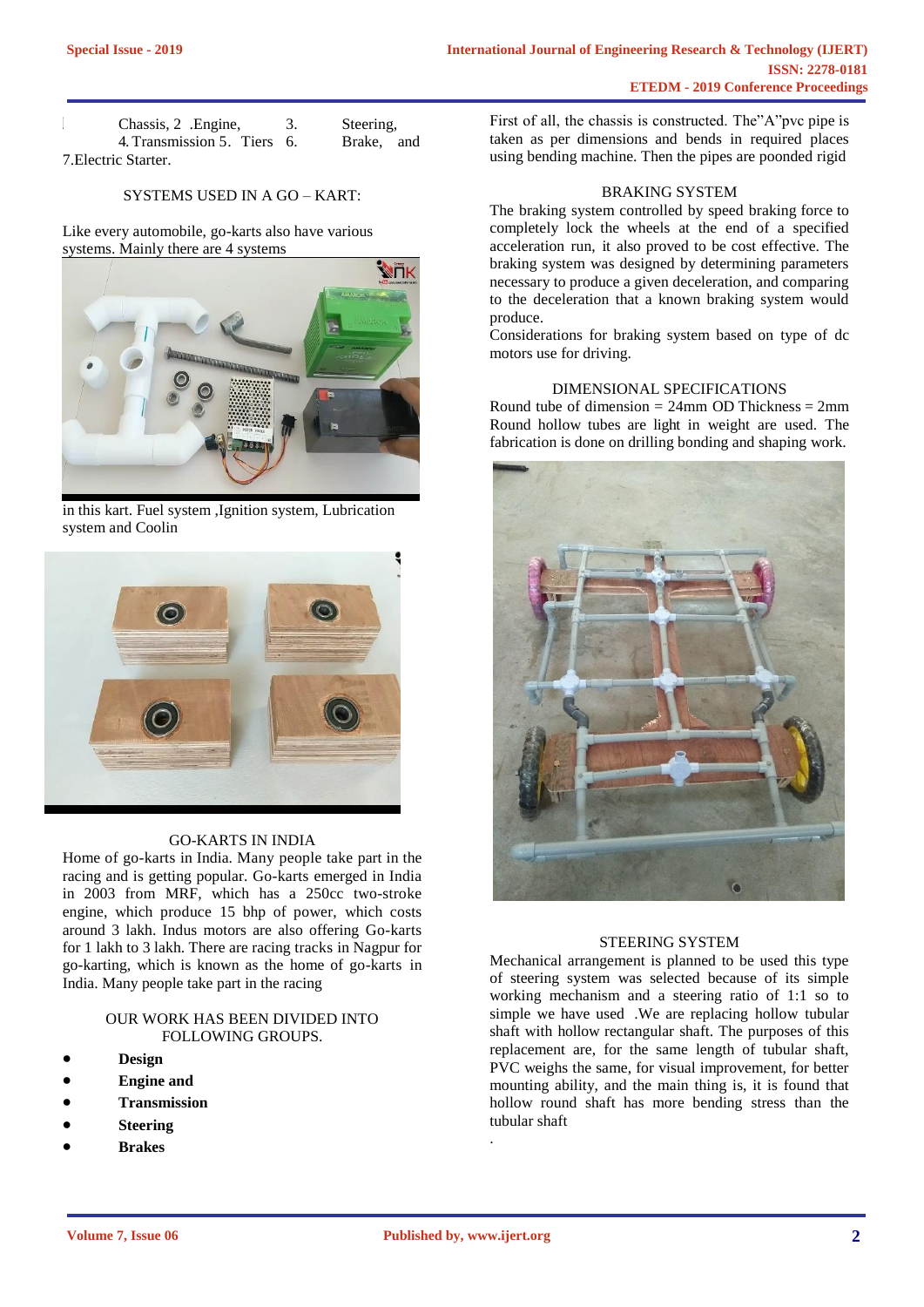# CONCLUSION:

The report is prepared in such a manner that every layman can understand the details pertaining to the project. The report is prepared in simple language and described well. The report give adequate idea and design guide lines for making suitable report is expected to prove valuable to the successor students of mechanical engineering to know the essentials of a project and project report. The matter discussed in the early pages just give a broad outline of small-scale industries. We have, tried to cover all the aspects concerned with our project. The design and construction for go-kart design has become more challenging due to number of constraints. Thus this report provides a clear insight in design and analysis of our vehicle. The making of this report has helped us in learning

## FUTURE SCOPE

Go Karts can develop by using high fraction eithb capacitor aided Li-ion batteries. Solar Energy can also utilized by solar panels where they are pollution free with moderate cost.

Suspension system can also be added in system to lower vibrations and shocks. Body development of kart can be done preventing it from environmental conditions and aero dynamic shape of body increases its speed.

#### **REFERENCES**

- [1] Fundamentals of Vehicle Dynamics-Thomas a Gillespie Automobile Engineering –Kirpal Singh Google Search engine
- [2] Prem Jeya Kumar, M., Gopalakrishnan, K., Srinivasan,
- [3] V.,Anbazhagan, R., Sundeep Aanan, J., PC modeling and simulation of car suspension system, Indian Journal of Science and Technology, v-6, i-SUPPL5, pp-4629- 4632,2013.
- [4] Meenakshi, C.M., Kumar, A., Priyadarshi, A., Dash, D.K.,Krishna, H., Analysis of spur gear using finite element analysis, Middle - East Journal of Scientific Research, v-12, i-12, pp- 1672- 1674, 2012.
- [5] Sachithanandam, P., Meikandaan,
- [6] T.P., Srividya, T., Steelframed multi storey residential building analysis and design, International Journal of Applied EngineeringResearch, v-9, i-22, pp- 5527-5529, 2014.
- [7] Automotive Mechanics-William H Crouse C.Fernández, O.García, etal., Hardware and Software Environment for Selflearning in Power Electronics, 10th International Power Electronics andMotion Control Conference, EPE- PEMC 2002 - Croatia, September, 2002.
- [8] Nobels t, Deprez W., Pardon I, Stevens S., Viktorin O, Driesen J, Belmans R, design of a small personal electrical
- [9] vehicles as an educational project,  $11<sup>th</sup>$  international power electronics and motion control conference, Riga, Letland,Sept.2-4, 2004 IOSR Journal of mechanical and civil engineering (IOSR-JMCE)
- [10] WokjeAbrahamse, Michael Ke[all.,Effectiveness of a web-based](http://www.sciencedirect.com/science/article/pii/S0967070X12000066) [intervention to encourage carpooling](http://www.sciencedirect.com/science/article/pii/S0967070X12000066) [to work: A case study of](http://www.sciencedirect.com/science/article/pii/S0967070X12000066)  [Wellington,](http://www.sciencedirect.com/science/article/pii/S0967070X12000066) [New Zealand O](http://www.sciencedirect.com/science/article/pii/S0967070X12000066)riginal Research Article Transport Policy, Volume 21, May 2012, Pages 45-51
- [11] UliGolle, Franz Rothlauf, Nils Boys[en.,Car sequencing versus](http://www.sciencedirect.com/science/article/pii/S0377221714000149) [mixed-model sequencing: A](http://www.sciencedirect.com/science/article/pii/S0377221714000149) [computational study O](http://www.sciencedirect.com/science/article/pii/S0377221714000149)riginal Research Article European Journal of Operational Research, Volume 237, Issue 1, 16 August 2014, Pages 50-61
- [12] Hua-Cheng Chang, Hsin-Hsi Lai, Yu-Ming Chang, Expression [modes](http://www.sciencedirect.com/science/article/pii/S0169814105001046) [used by consumers in conveying](http://www.sciencedirect.com/science/article/pii/S0169814105001046) [desire for product form:](http://www.sciencedirect.com/science/article/pii/S0169814105001046)  [A case](http://www.sciencedirect.com/science/article/pii/S0169814105001046) [studyof a car](http://www.sciencedirect.com/science/article/pii/S0169814105001046) Original Research Article International Journal of Industrial Ergonomics, Volume 36, Issue



# CONSIDERATIONS FOR STEERING SELECTION

Caster Angle 12 degrees Camber Angle 0 degrees

King pin Inclination 10 degrees Combined Angle 10 degrees Toe- in5m

Scrub Radius 9 mm

Minimum Turning Radius 1.15 m Maximum Turning Radius 2.89m

# CALCULATIONS

Discs, calipers and master cylinders which were used for considering suitable

Brake line pressure:  $p =$  force on the brakes / area of master cylinders (as pedal ratio is 4:1) (Assume the normal force applied on the pedal: 300n) =pedal ratio \*force on the pedal / area of master cylinder.

Vehicle after market survey

Inner lock angle  $(\theta)$  = (total steering wheel rotation \* 360) /steering ratio = 50 degrees Outer lock angle  $(\phi)$ =  $\cot \phi - \cot \theta = \frac{1}{2}w / 1$ 

= 32degrees

Ackerman angle calculation: Tan  $\alpha = (\sin \phi - \sin \theta) / (\cos \phi)$  $\phi$  +cos  $\theta$  – 2) = 40 degrees

Ackerman inside angle:  $\Psi$  = tan-1 (WB / (WB / tan  $\phi$  – TW)) –  $\phi$ = 14 degrees Ackerman percentage:

%Ackerman  $=$  ((inside angle - outsideangle) / (Inside 100% Ackerman)) \* 100% = 99.97% Turning Radius(R max) Calculation R min = length of wheel base / tan  $\theta$  = 1.15m

R max  $2 = [R \text{ min} + \text{Wheel track width}] 2 + \text{Length of}$ wheel base  $2$ ] = 2.89 m